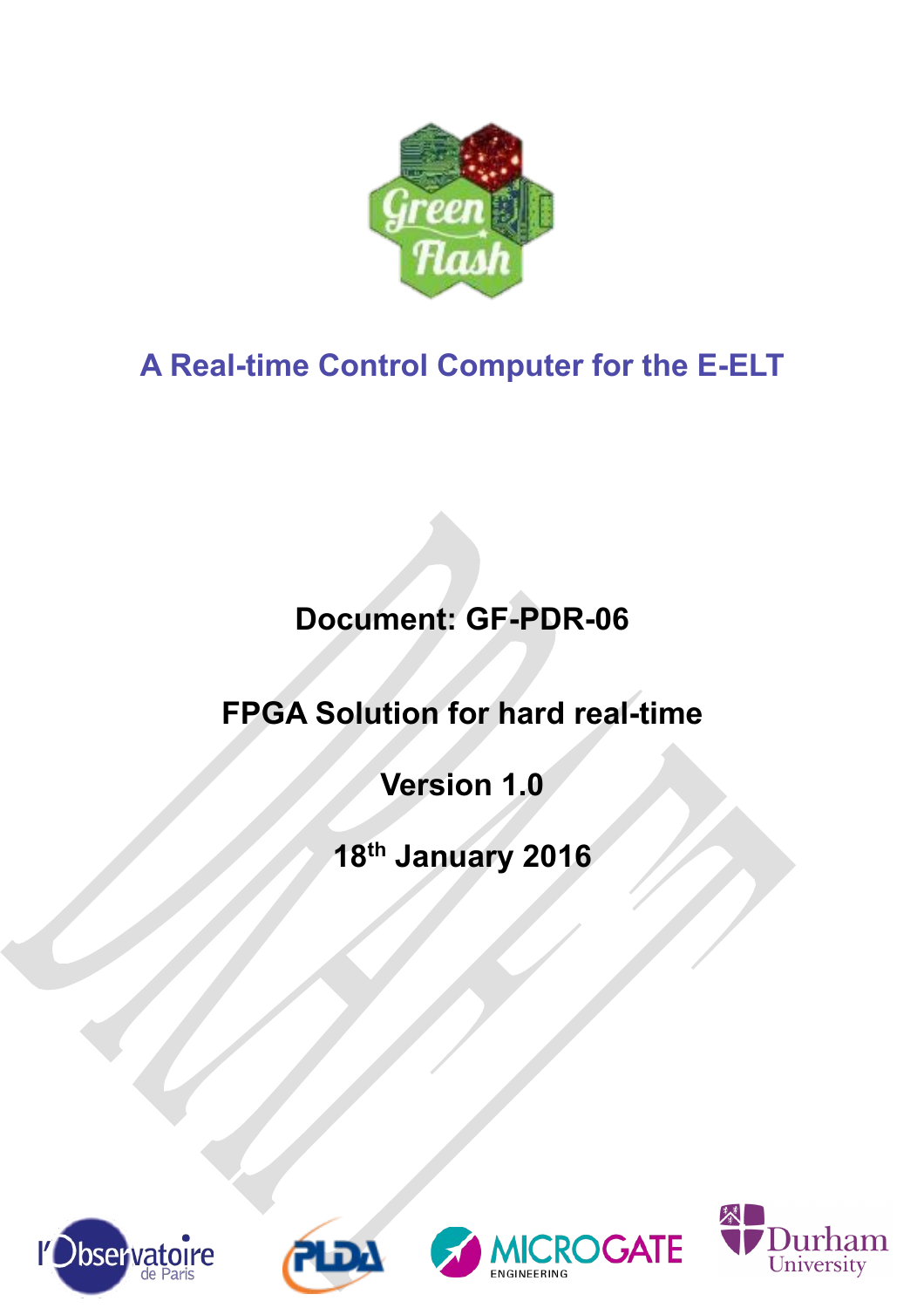Observatoire de Paris Durham University Microgate PLDA



Title: Version: Status: Authors: Page: 1.0 Draft

FPGA Solution for hard real-time Christian Patauner Dietrich Pescoller Roberto Biasi 2 of 14

**FPGA Solution for hard real-time**

# **Change Record**

| <b>Version</b> | Date        | <b>Author(s)</b>      | <b>Remarks</b>                                                   |
|----------------|-------------|-----------------------|------------------------------------------------------------------|
| 0.1            | 11 Jan 2016 | Christian<br>Patauner | Initial skeleton version                                         |
| 1.0            | 18 Jan 2016 | Christian<br>Patauner | Add chapter 2.4 - On board computational power<br>considerations |
| 1.0            | 18 Jan 2016 | Christian<br>Patauner | Add table of contents                                            |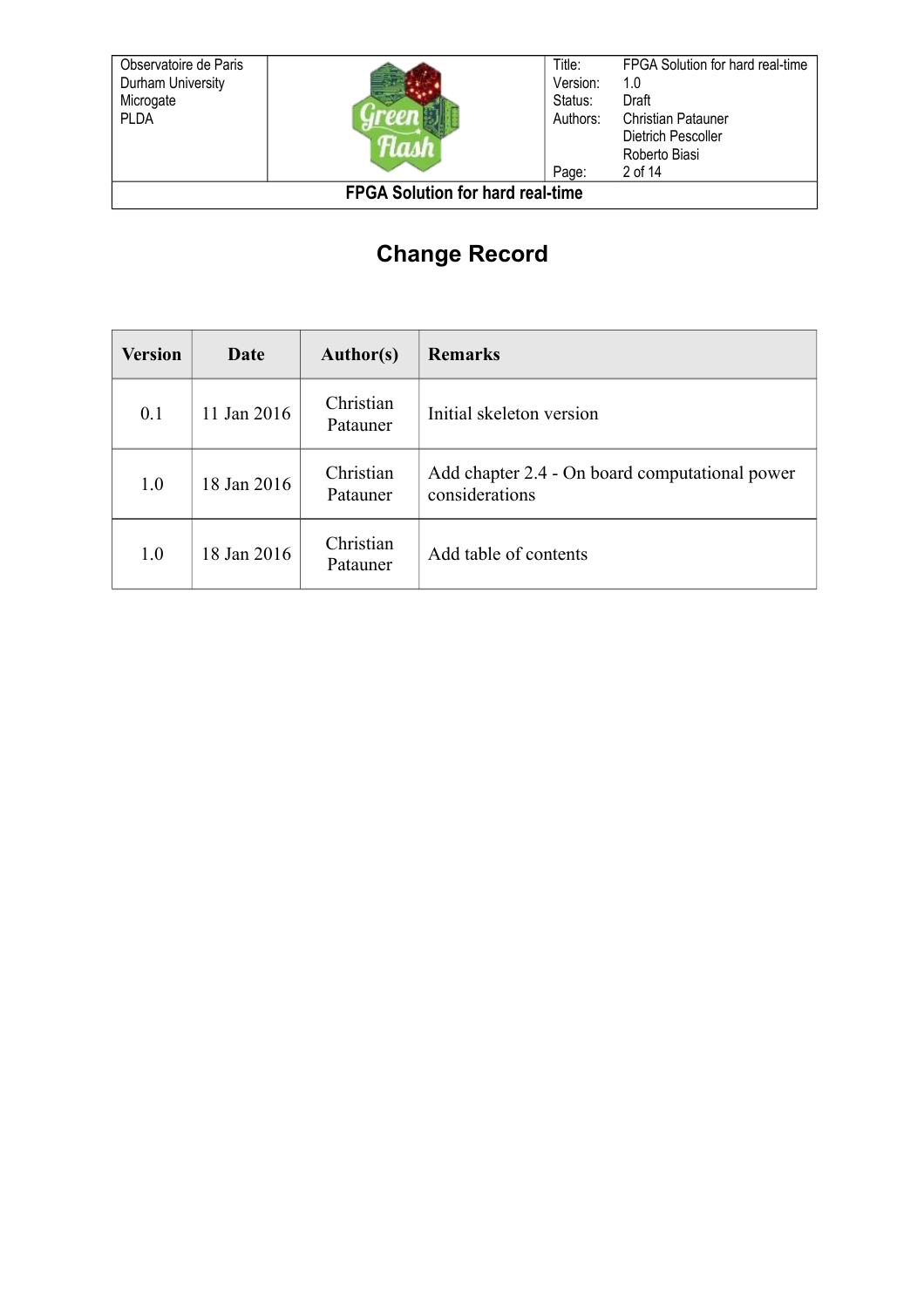Observatoire de Paris Durham University Microgate<br>PLDA



FPGA Solution for hard real-time  $Title:$ Version:  $1.0$ Status: Draft Authors: **Christian Patauner** Dietrich Pescoller Roberto Biasi Page: 3 of 14

**FPGA Solution for hard real-time** 

# **Table of Contents**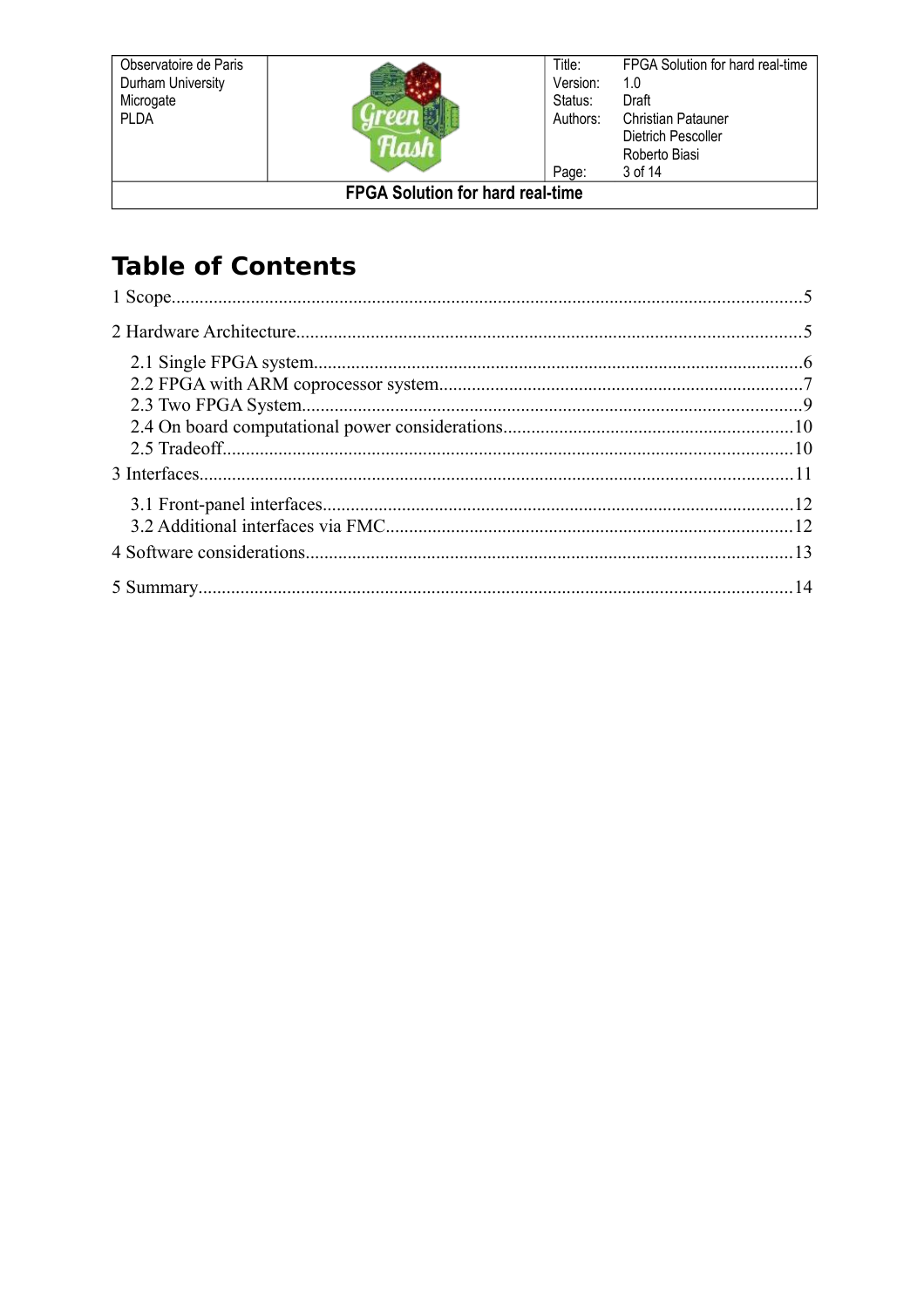Observatoire de Paris Durham University Microgate **PLDA** 



Title: Version: Status: Authors: Page: FPGA Solution for hard real-time 1.0 Draft Christian Patauner Dietrich Pescoller Roberto Biasi 4 of 14

**FPGA Solution for hard real-time**

# **Applicable Documents (AD)**

These are the Green Flash PDR documents

<span id="page-3-3"></span><span id="page-3-2"></span><span id="page-3-0"></span>

| No.              | <b>Title</b>                       | Reference | <b>Issue</b> | Date |
|------------------|------------------------------------|-----------|--------------|------|
| AD01             | Introduction to Green Flash        | GF-PDR-01 |              |      |
| AD02             | Management plan and WP definition  | GF-PDR-02 |              |      |
| AD03             | Requirements Specification         | GF-PDR-03 |              |      |
| AD04             | <b>System Architecture</b>         | GF-PDR-04 |              |      |
| AD05             | Distributed GPUs for real-time HPC | GF-PDR-05 |              |      |
| AD06             | FPGA Solution for hard real-time   | GF-PDR-06 |              |      |
| AD07             | <b>Smart Interconnects</b>         | GF-PDR-07 |              |      |
| AD <sub>08</sub> | <b>Interface Control Document</b>  | GF-PDR-08 |              |      |
| AD <sub>09</sub> | Supervisor design                  | GF-PDR-09 |              |      |

# <span id="page-3-1"></span>**Reference Documents (RD)**

These are documents external to the Green Flash project

| No. | <b>Title</b> | Reference | <b>Issue</b> | Date |
|-----|--------------|-----------|--------------|------|
|     |              |           |              |      |
|     |              |           |              |      |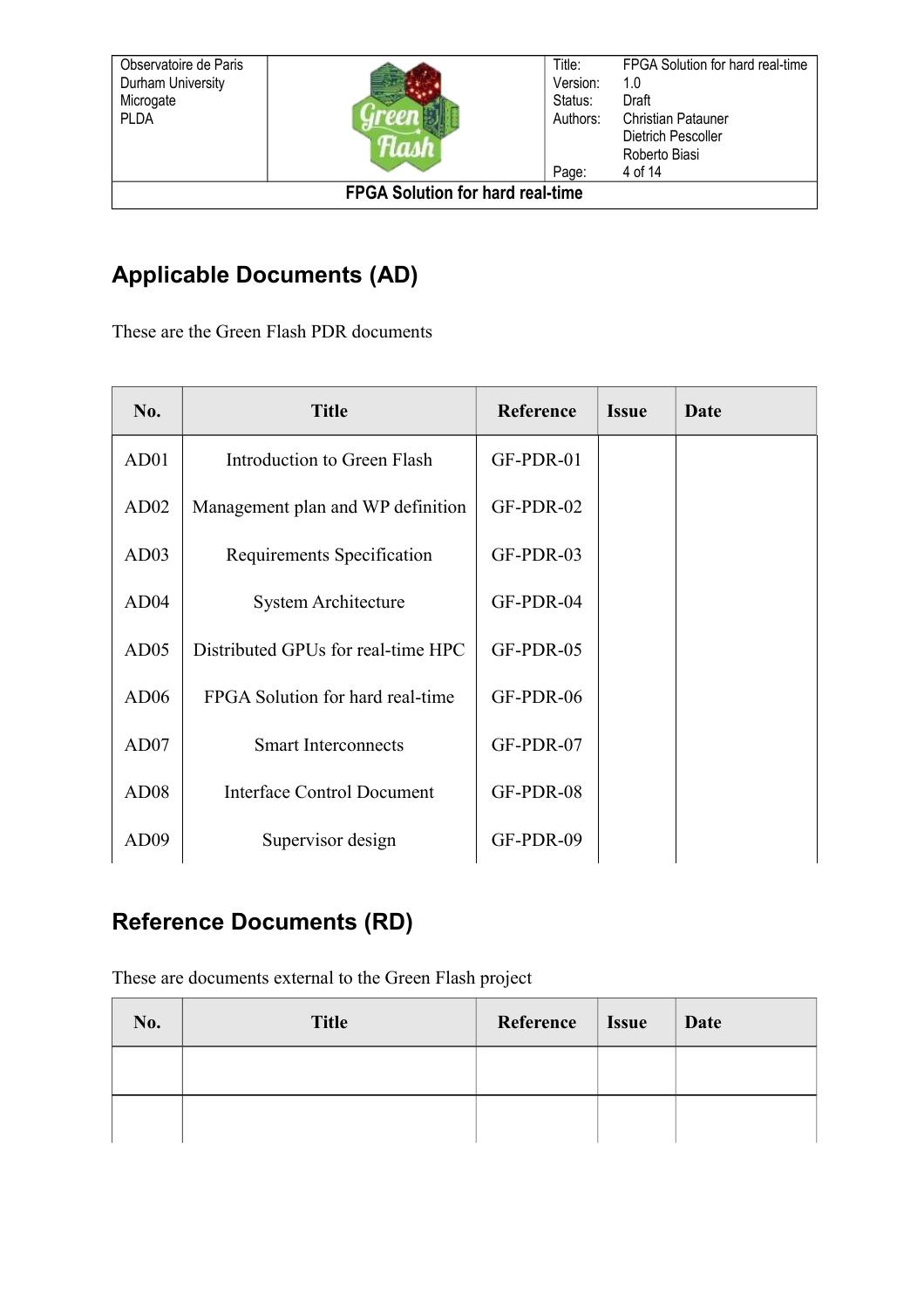Observatoire de Paris Durham University **Microgate PLDA** 



Title: Version: Status: Authors: Page: FPGA Solution for hard real-time 1.0 Draft Christian Patauner Dietrich Pescoller Roberto Biasi 5 of 14

**FPGA Solution for hard real-time**

# **Acronyms and abbreviations**

| able i. Actumyins and Abbieviations |                                           |  |  |  |
|-------------------------------------|-------------------------------------------|--|--|--|
| AO                                  | <b>Adaptive Optics</b>                    |  |  |  |
| <b>BW</b>                           | <b>BandWidth</b>                          |  |  |  |
| <b>CPLD</b>                         | Complex Programmable Logic Device         |  |  |  |
| <b>DM</b>                           | Deformable Mirror                         |  |  |  |
| <b>DSP</b>                          | Digital Signal Processor                  |  |  |  |
| <b>FMC</b>                          | FPGA Mezzanine Card                       |  |  |  |
| (s) F P D P                         | (serial) Front Panel Data Port            |  |  |  |
| <b>FPGA</b>                         | Field Programmable Gate Array             |  |  |  |
| <b>HMC</b>                          | <b>Hybrid Memory Cube</b>                 |  |  |  |
| <b>HPC</b>                          | <b>High Performance Computing</b>         |  |  |  |
| <b>MAC</b>                          | Multiply-ACcumulate                       |  |  |  |
| <b>MVM</b>                          | Matrix-Vector-Multiply                    |  |  |  |
| <b>OS</b>                           | <b>Operating System</b>                   |  |  |  |
| PCIe                                | Peripheral Component Interconnect Express |  |  |  |
| $(Q)$ SFP                           | (Quad) Small Form-factor Pluggable        |  |  |  |
| <b>RTAI</b>                         | Real-Time Application Interface           |  |  |  |
| SoC                                 | System-on-Chip                            |  |  |  |
| <b>WFS</b>                          | <b>Wavefront Sensor</b>                   |  |  |  |

#### Table 1: Acronyms and Abbreviations

## <span id="page-4-1"></span>**1 Scope**

This document presents the hard real-time architecture based on FPGAs for GreenFlash.

Microgate will develop a FPGA board that implements the hard real-time data pipeline. In [AD04,](#page-3-0) the components of the hard real-time data pipeline are described. We will discuss different realization schemes for this board and give a tradeoff between these solutions in chapter [2.](#page-4-0) In chapter [3,](#page-10-0) the interfaces of this board are discussed. At the end a consideration about the specifications this board has to fulfill for the GreenFlash projects is given.

# <span id="page-4-0"></span>**2 Hardware Architecture**

In this chapter, three implementation schemes for the hard real-time FPGA board are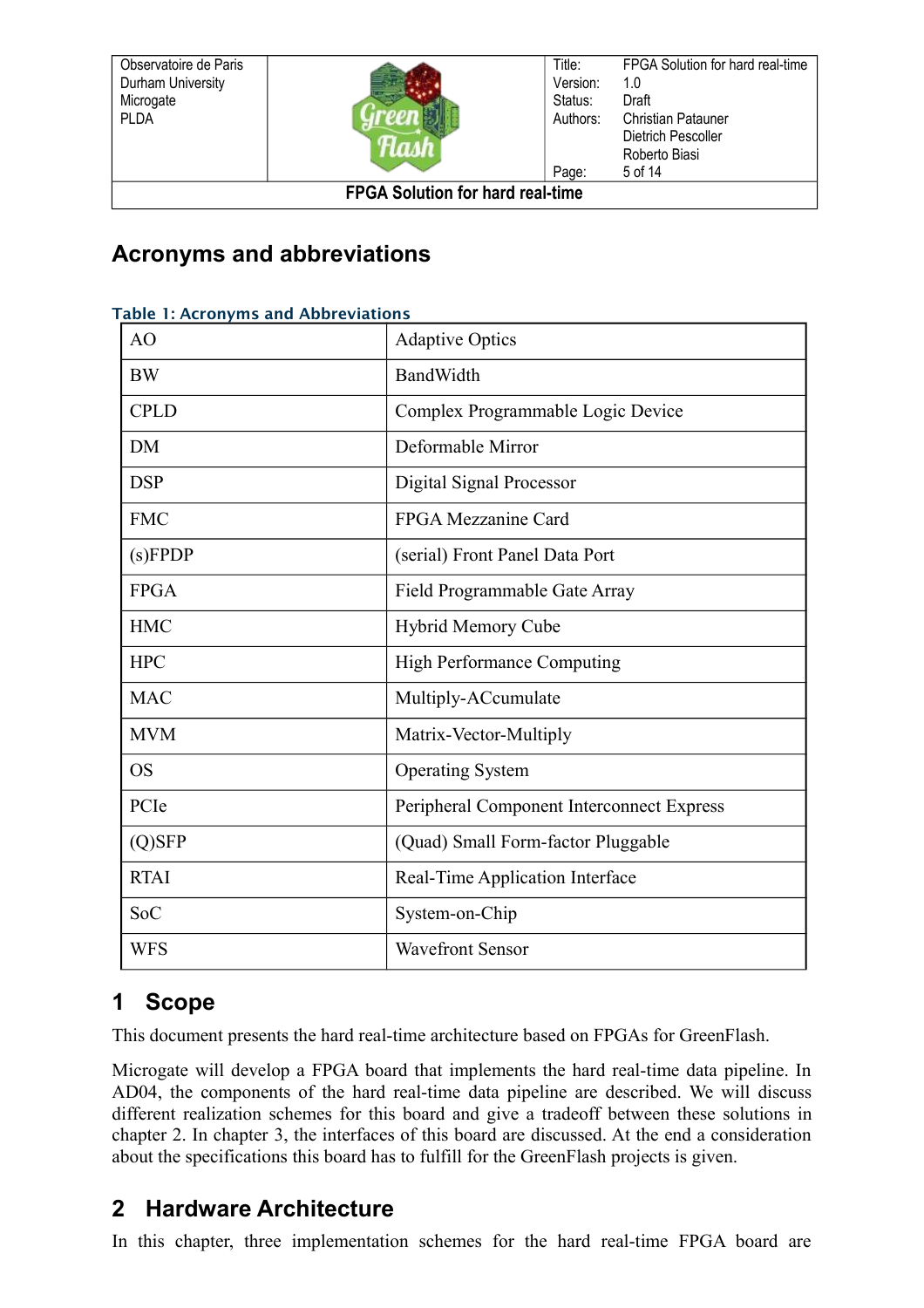| Observatoire de Paris<br>Durham University<br>Microgate<br><b>PLDA</b> |  | Title:<br>Version:<br>Status:<br>Authors: | FPGA Solution for hard real-time<br>1.0<br>Draft<br><b>Christian Patauner</b><br>Dietrich Pescoller |
|------------------------------------------------------------------------|--|-------------------------------------------|-----------------------------------------------------------------------------------------------------|
|                                                                        |  | Page:                                     | Roberto Biasi<br>6 of 14                                                                            |
| <b>FPGA Solution for hard real-time</b>                                |  |                                           |                                                                                                     |

described and at the end a comparison of these schemes is given for a tradeoff.

All three schemes are based on ARRIA 10 FPGA devices form Altera that are well suited and already used to some extend by Microgate to perform MVM calculations as described in [2.4.](#page-9-1) The GreenFlash members Microgate and PLDA have a long experience with Altera FPGAs.

The ARRIA 10 Family is the most recent release of Altera and therefore optimal to guarantee long-term availability and support. ARRIA 10 FPGAs contain hard-wired DSP blocks that can perform a full Multiply-Accumulate (MAC) operation in single precision floating-point. By combining two of these DSP blocks, a dual precision floating-point MAC can be performed. One MAC operation can be executed in one clock cycle running at up to 200MHz. The larges devices of the ARRIA 10 family have more than 1500 such DSP blocks and therefore they are well suited to perform the real-time calculations in highly parallel execution.

### <span id="page-5-0"></span>**2.1 Single FPGA system**

The first scheme for the hard real-time FPGA board is based on one ARRIA 10 FPGA of the type GX. The ARRIA 10 GX contains the most transceivers. The block diagram for this scheme is shown in figure [1.](#page-5-1)

<span id="page-5-1"></span>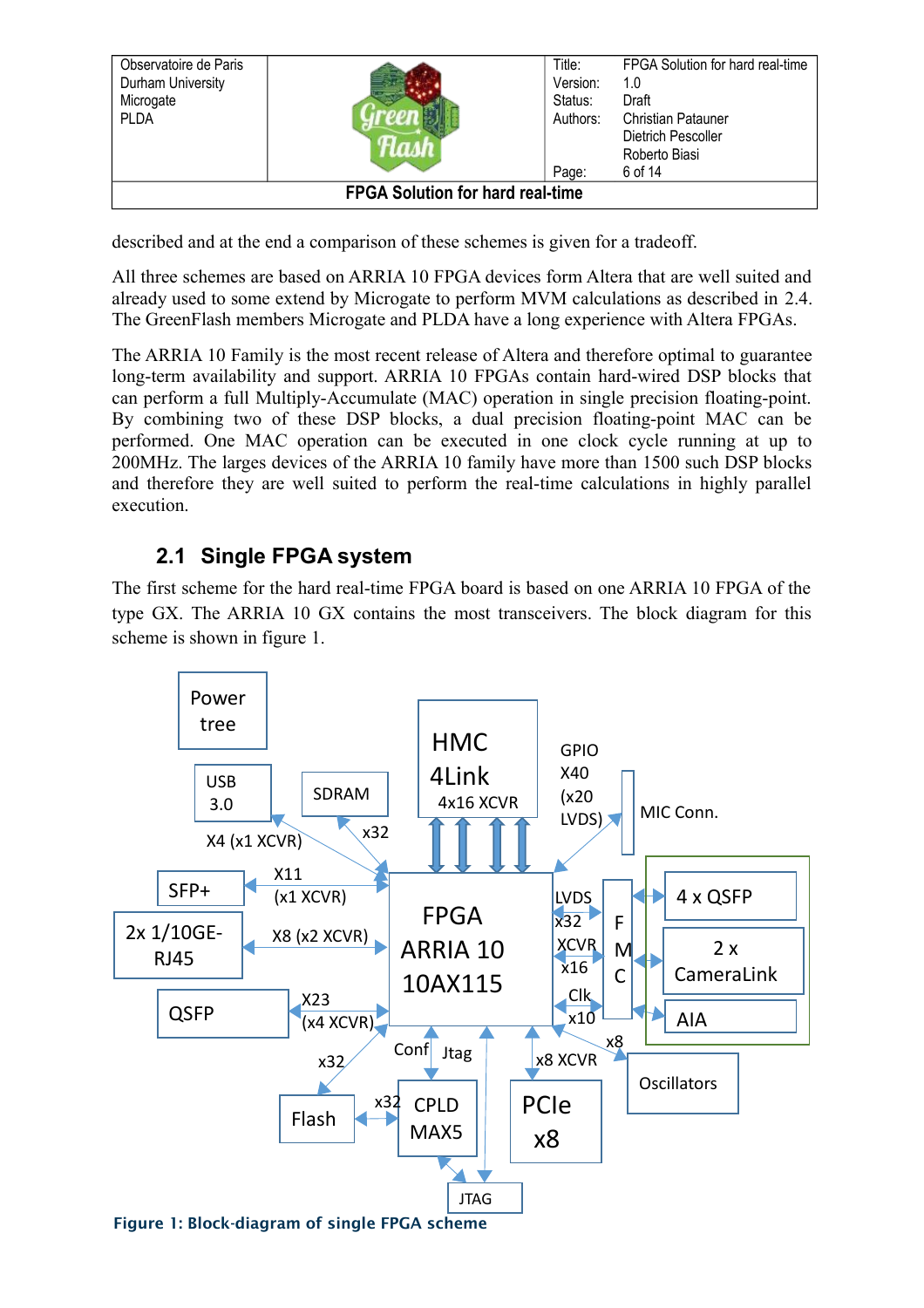| Observatoire de Paris<br>Durham University<br>Microgate<br><b>PLDA</b> |  | Title:<br>Version:<br>Status:<br>Authors:<br>Page: | FPGA Solution for hard real-time<br>1.0<br>Draft<br><b>Christian Patauner</b><br>Dietrich Pescoller<br>Roberto Biasi<br>7 of 14 |
|------------------------------------------------------------------------|--|----------------------------------------------------|---------------------------------------------------------------------------------------------------------------------------------|
| <b>FPGA Solution for hard real-time</b>                                |  |                                                    |                                                                                                                                 |

This large amount of transceivers (max. 96 for the 10AX115) allow an optimal interfacing with an external Hybrid Memory Cube (HMC). This HMCs are a new type of fast DRAM memories stacked vertically using true silicon via and are already available on the market e.g. from Micron. The HMC allows storing the matrices of the real-time reconstructor and to fast transfer these matrices to the FPGA (Microns HMC BW 120GB/s for each direction) in order to make the data available to the real-time calculation block inside the FPGA. The HMC chip currently available from Micron has a capacity of up to 4GB, with an interface containing up to 4 links and each link containing 16 transmit and receive lanes that allow data rates up to 15Gb/s each. In this scheme, the full bandwidth of the HMC can be explored by the selected ARRIA 10AX115.

In addition, several interfaces are connected to the FPGA in order to have a flexible board that can connect, to wavefront sensors on one side and deformable mirrors on the other side, in many different ways. The interfaces are described in more detail in chapter [3.](#page-10-0)

A Flash and CPLD MAX5 are used to store and configure the FPGA at power-on and the CPLD can as well take care of the housekeeping functionality of the board e.g. monitoring temperatures, power consumptions controlling fans etc. A SDRAM chip is added as well for using it with the soft-core NIOS II processor that can be instantiated in logic inside the FPGA.

For the PCIe interface this board can be inserted as an Endpoint accelerator card into a server or PC or other PCIe trees that contain a root complex. For a stand-alone solution, this board is limited because it contains no powerful on-chip processor as it has the next proposed scheme (only a small soft-core NIOS II processor can be instantiated inside the FPGA).

### <span id="page-6-0"></span>**2.2 FPGA with ARM coprocessor system**

This scheme described next is based on an ARRIA 10 AS FPGA that contains an ARM dual-core coprocessor in the same die. This system-on-chip (SoC) FPGA has less logic memory and transceiver resources but incorporates a dual-core ARM Cortex 9 processor. The block-diagram of this scheme is shown in figure [2.](#page-7-0)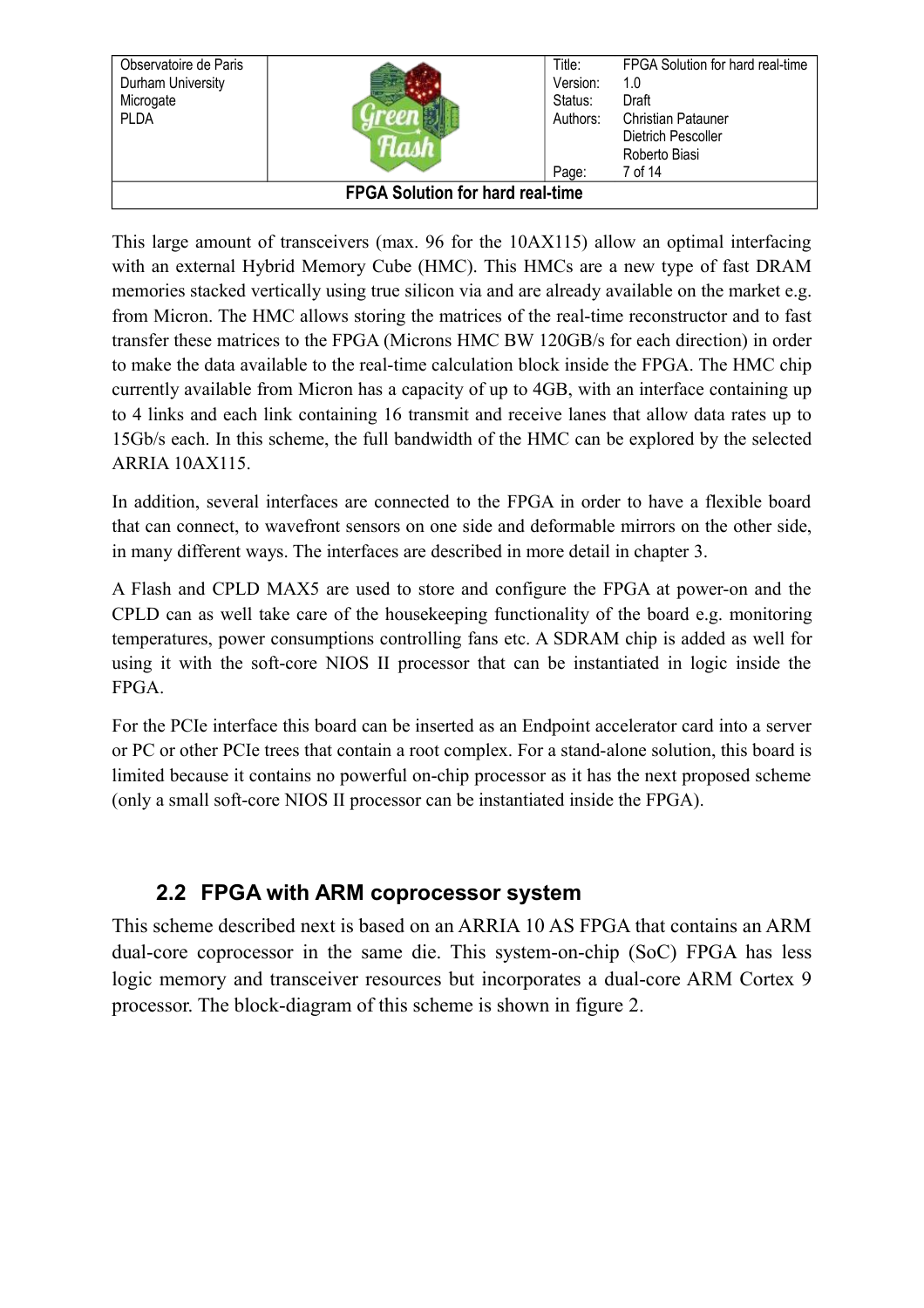



<span id="page-7-0"></span>Figure 2: Block-diagram of FPGA with ARM coprocessor scheme

This scheme is similar to the previously presented scheme in chapter [2.1.](#page-5-0) The main difference is the interconnection between FPGA and HMC. Because of the smaller amount of available transceivers (max. 48 for the 10AS066) only one link with 16 lanes can be implemented, which reduced the bandwidth between FPGA and the external HMC memory by a factor 4. This will reduce the real-time performance of the reconstructor because of the bottleneck of transferring the matrices from the HMC to the FPGA.

On the other hand, the dual-core ARM Cortex-9 coprocessor allows building a standalone system with a powerful operating system and the possibility to act as a Host with PCIe root port. This opens the possibility to offload part of the real-time computation or all of it to additional accelerator cards e.g. GPUs or other FPGA board and therefore overcome the drawback of the bottleneck between FPGA and HMC. In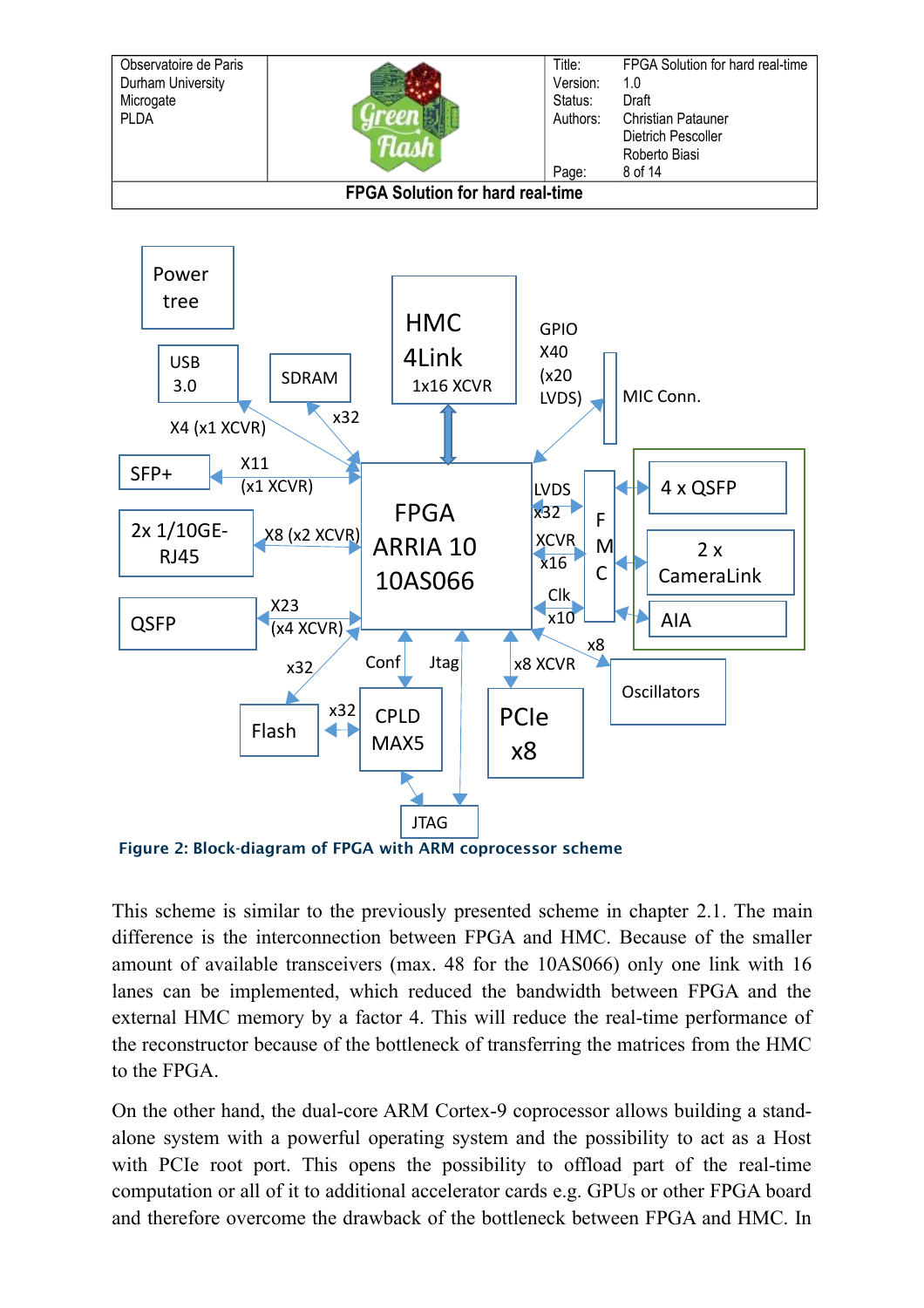| Observatoire de Paris<br>Durham University<br>Microgate<br><b>PLDA</b> |  | Title:<br>Version:<br>Status:<br>Authors: | FPGA Solution for hard real-time<br>1.0<br>Draft<br><b>Christian Patauner</b><br>Dietrich Pescoller<br>Roberto Biasi<br>9 of 14 |
|------------------------------------------------------------------------|--|-------------------------------------------|---------------------------------------------------------------------------------------------------------------------------------|
|                                                                        |  | Page:                                     |                                                                                                                                 |
| <b>FPGA Solution for hard real-time</b>                                |  |                                           |                                                                                                                                 |

this constellation, the FPGA board acts mainly as interface board to connect to the WFS and to the DMs, while the computational part will be outsourced.

The interface are the same as in the previous scheme and are described in more detail in chapter [3.](#page-10-0)

A Flash and CPLD MAX5 are used to store and configure the FPGA at power-on and the CPLD can as well take care of the housekeeping functionality of the board e.g. monitoring temperatures, power consumptions controlling fans etc. A SDRAM chip is added for using it with the soft-core NIOS II processor that can be instantiated in logic inside the FPGA.

## <span id="page-8-0"></span>**2.3 Two FPGA System**

The third scheme is a combination of the two previous scheme to profit of the advantages of both. This scheme is illustrated in figure [3.](#page-8-1)



<span id="page-8-1"></span>Figure 3: Block-diagram of the two FPGA scheme

This system contains two FPGA devices, one SoC with an ARM coprocessor and one GX type. This allows exploiting the full bandwidth between an external memory (HMC) and the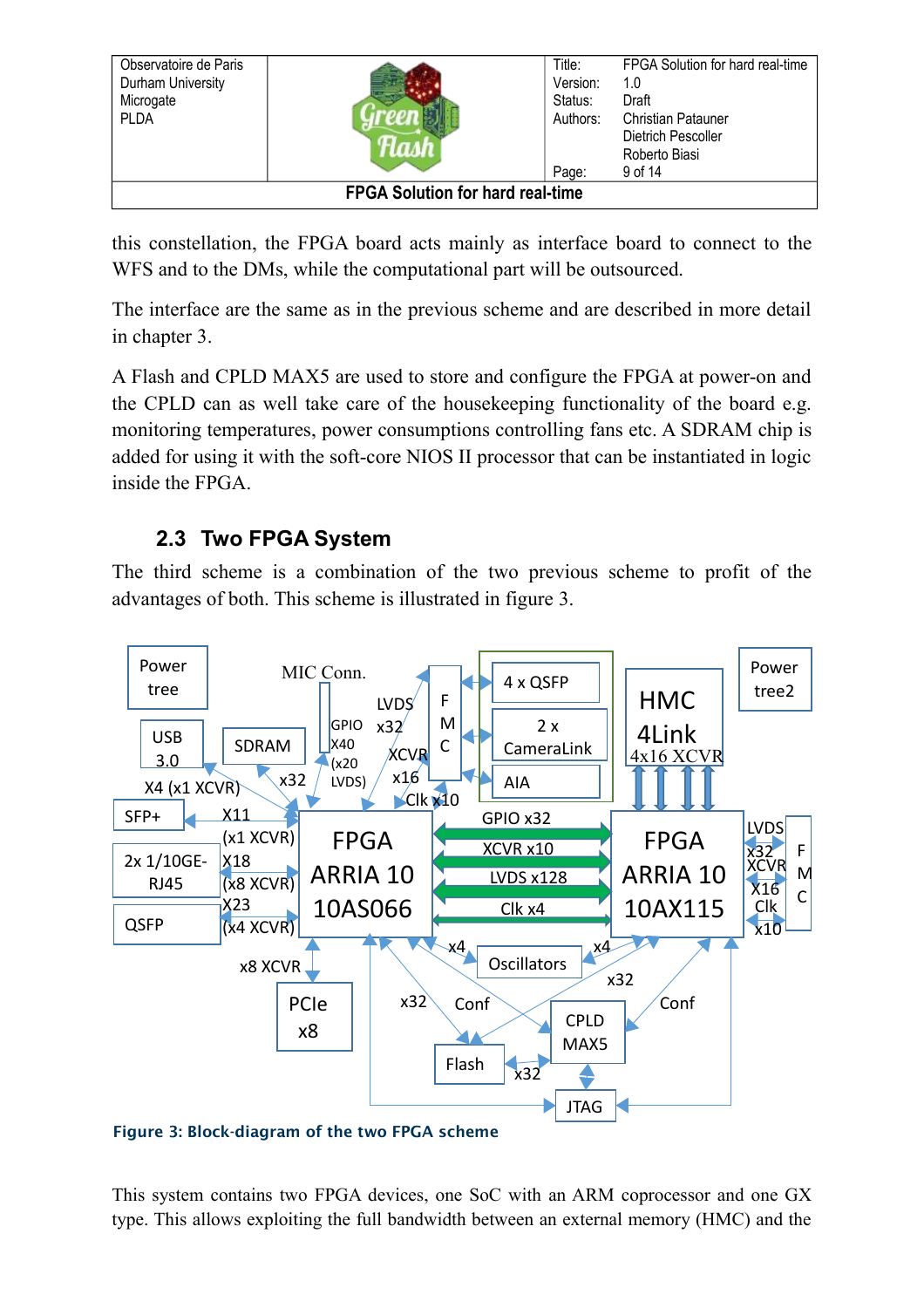| Observatoire de Paris<br>Durham University<br>Microgate<br><b>PLDA</b> |  | Title:<br>Version:<br>Status:<br>Authors: | FPGA Solution for hard real-time<br>1.0<br>Draft<br><b>Christian Patauner</b><br>Dietrich Pescoller<br>Roberto Biasi |
|------------------------------------------------------------------------|--|-------------------------------------------|----------------------------------------------------------------------------------------------------------------------|
|                                                                        |  | Page:                                     | 10 of 14                                                                                                             |
| <b>FPGA Solution for hard real-time</b>                                |  |                                           |                                                                                                                      |

GX FPGA, obtaining a powerful real-time computational unit, while implementing all relevant interfaces with the SoC AS FPGA and using its powerful ARM coprocessor. This coprocessor can be used e.g. for a Host system in a stand-alone implementation. Between the two FPGAs a fast interconnect will be realized to send the input vectors to the computational unit and get back the result vector.

The combination of the two previously described schemes in one board clearly increases the complexity of routing, power supply and cooling but this is not a showstopper as confirmed by several PCIe boards with two FPGAs of other families already available from different vendors. This scheme requires increasing the board length to Full Length PCIe standard. It will still fit in server racks or PCs that provide full spacing PCIe slots and it will be comparable to the size of modern general purpose GPUs for HPC.

### <span id="page-9-1"></span>**2.4 On board computational power considerations**

In order to evaluate the achievable performance we have performed a real test case based on the E-ELT M4 DM computational requirements. The underlying calculation is targeting a MVM with a matrix size of 5316x5316.

In a first step, an implementation of a MVM in an ARRIA 10 development board was carried out by Microgate showing excellent performances focusing on a downsized M4 prototype. A matrix of 222 rows and 5316 columns of single precision floating-point values was multiplied with a 5316 vector of single precision floating-point values in less than 30 us. This leads to a computational throughput of 40 GMAC/s by using 222 DSP blocks inside the FPGA. In theory, considering that the ARRIA 10 have more than 1500 DSP blocks this throughput could be scaled up to 280 GMAC/s. This is only true when the matrix data can be provided fast enough to the DSPs inside the ARRIA 10 because the ARRIA 10 has not enough internal memory to store the 5316x5316 matrix. The matrix data have to be saved in an external memory that has a fast interconnection to the FPGA such as the HMC. With a full bandwidth of the HMC of 120GB/s, and in addition using as well internal FPGA memory, about 120µs will be required to load the matrix of one M4 segment (5316x886) into the FPGA during calculation. This takes longer than processing the MACs inside the FPGA and therefore this time is dominant whereas the calculation will be performed contemporaneous to the reading of the matrix. The reduction of the calculation throughput caused by the memory bottleneck is significant and results in about 40GMAC/s per board. This is comparable to GPU performances for MVMs.

## <span id="page-9-0"></span>**2.5 Tradeoff**

A tradeoff between these three schemes will be presented in this chapter. Based on this tradeoff, a decision will be taken in the early next phase of the GreenFlash project to implement the FPGA based hard real-time data pipeline. In table [2,](#page-10-1) the characteristics of the three solutions are summarized and evaluated. The results should be considered absolutely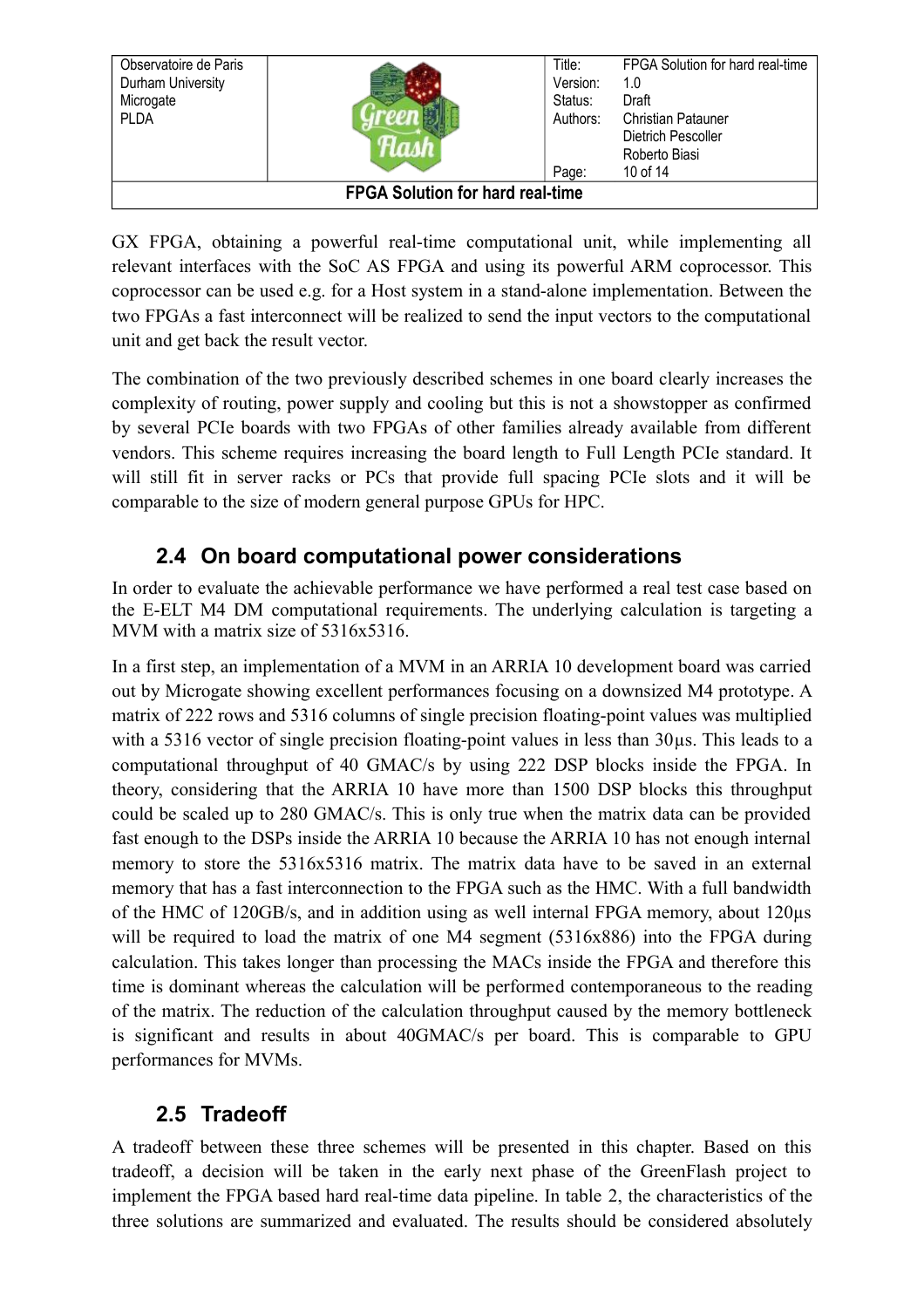| Observatoire de Paris<br>Durham University<br>Microgate<br><b>PLDA</b> |  | Title:<br>Version:<br>Status:<br>Authors: | FPGA Solution for hard real-time<br>1.0<br>Draft<br><b>Christian Patauner</b><br>Dietrich Pescoller<br>Roberto Biasi<br>11 of 14 |  |  |
|------------------------------------------------------------------------|--|-------------------------------------------|----------------------------------------------------------------------------------------------------------------------------------|--|--|
| Page:                                                                  |  |                                           |                                                                                                                                  |  |  |
| <b>FPGA Solution for hard real-time</b>                                |  |                                           |                                                                                                                                  |  |  |

preliminary.

#### <span id="page-10-1"></span>Table 2: Tradeoff table for the three implementation schemes

|                                        |                | <b>FGPA</b><br>only | $SoC -$<br><b>FPGA</b> | <b>Dual FPGA</b> |
|----------------------------------------|----------------|---------------------|------------------------|------------------|
| <b>Argument</b>                        | Weight         | <b>Mark</b>         | <b>Mark</b>            | <b>Mark</b>      |
| Interfaces                             | 5              | 5                   | 5                      | 5                |
| On board Computation power             | $\overline{4}$ | $\overline{4}$      | $\overline{2}$         | 5                |
| PCIe root port and ARM for stand-alone | $\overline{4}$ | $\overline{2}$      | 5                      | 5                |
| Power efficiency                       | 3              | $\overline{2}$      | $\overline{4}$         | 5                |
| Routing complexity                     | $\overline{2}$ | $\overline{2}$      | 3                      | 1                |
| Cost                                   | 3              | 3                   | $\overline{4}$         | $\overline{2}$   |
| <b>Size</b>                            | $\overline{2}$ | 3                   | 3                      | 1                |
| <b>Weighted sum</b>                    |                | 74                  | 89                     | 90               |

## <span id="page-10-0"></span>**3 Interfaces**

In this chapter a closer look to the planed interfaces on the FPGA based hard real-time board is given. An important requirement of the GreenFlash project is that it is highly flexible in interconnecting with different camera instruments and DMs. Therefore, a variety of different high-speed interfaces is foreseen on this board.

As described in the interface document [AD08,](#page-3-1) for the WFS camera interfaces GreenFlash will point mainly on 1Gb and 10Gb Ethernet links. Other camera interface as AIA or CameraLink can be as well supported by this board using additional expansion (daughter) cards as described in the following. For the interface versus the DMs GreenFlash will take a decision as soon as additional information from E-ELT arrives. Microgate in their past AO projects has implemented sFPDP interfaces to the DMs and this board can realizing a large number of such sFPDP connections.

Two main sets of interfaces of the board can be distinguished, the ones that are accessible on the PCIe front-panel and the ones that can be implemented later on via expansion boards connected to connectors on the board. In addition, at the bottom of the board a PCIe 8 lane connector is placed that allows inserting the board as a PCIe endpoint card up to Gen3 x8 in an existing Host computer. With an additional adapter (e.g. PCIe crossover cable) that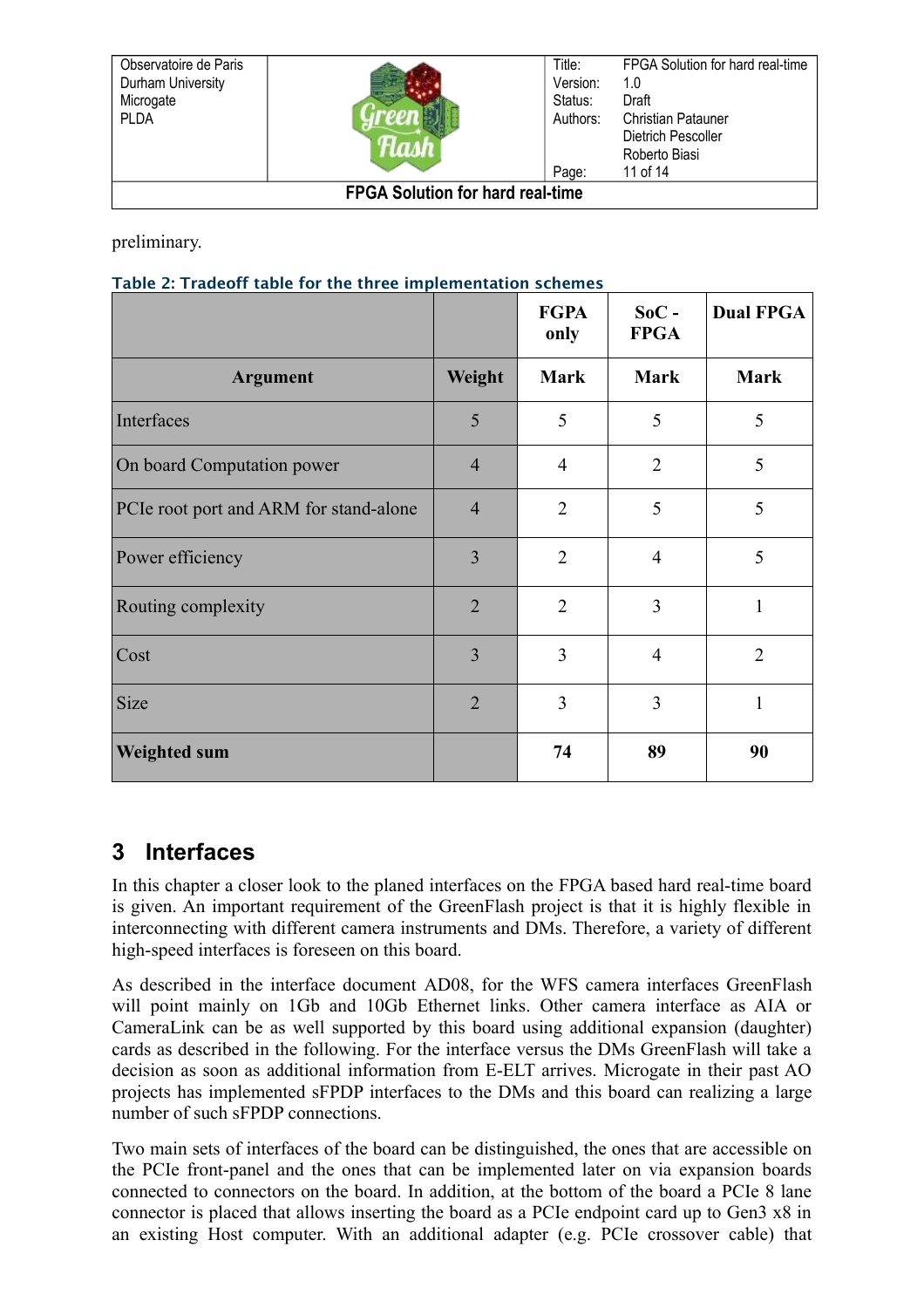| Observatoire de Paris<br>Durham University<br>Microgate<br><b>PLDA</b> |  | Title:<br>Version:<br>Status:<br>Authors:<br>Page: | FPGA Solution for hard real-time<br>1.0<br>Draft<br><b>Christian Patauner</b><br><b>Dietrich Pescoller</b><br>Roberto Biasi<br>12 of 14 |
|------------------------------------------------------------------------|--|----------------------------------------------------|-----------------------------------------------------------------------------------------------------------------------------------------|
| <b>FPGA Solution for hard real-time</b>                                |  |                                                    |                                                                                                                                         |

converts the male to female connector, this PCIe board can be used as well in a stand-alone environment, where it acts for example as a PCIe root with a PCIe riser card attached that has several PCIe slots to insert e.g. GPUs.

Next, the two main sets of interfaces are described in more detail.

### <span id="page-11-1"></span>**3.1 Front-panel interfaces**

The interfaces that are accessible from the PCIe front-panel can be seen in figure [4.](#page-11-2)



Figure 4: PCIe Front-Panel connectors

<span id="page-11-2"></span>On top of the front-panel, two RJ45 connectors are placed. These can be used to attach standard Ethernet cables in order to realize 1/10Gb Ethernet connections.

Next, a SFP+ receptacle is placed that allows attaching fiber channels for 10Gb Ethernet. In addition the SFP+ can be used as well to connect an additional 1/10Gb Ethernet over copper (direct attach) or one sFPDP using SFP+ to FPDP adapters.

At the bottom of the front-panel, a QSFP receptacle is implemented to realize Infiniband interfaces, or a 40Gb Ethernet using the 4 channels of QSFP, or four times sFPDP.

### <span id="page-11-0"></span>**3.2 Additional interfaces via FMC**

Additional interfaces can be implemented by connecting daughter cards to the FPGA board using the FMC connector. It should be remarked that the development of such daughter cards is out of the scope of the GreenFlash project. This connector can be seen (in white) at the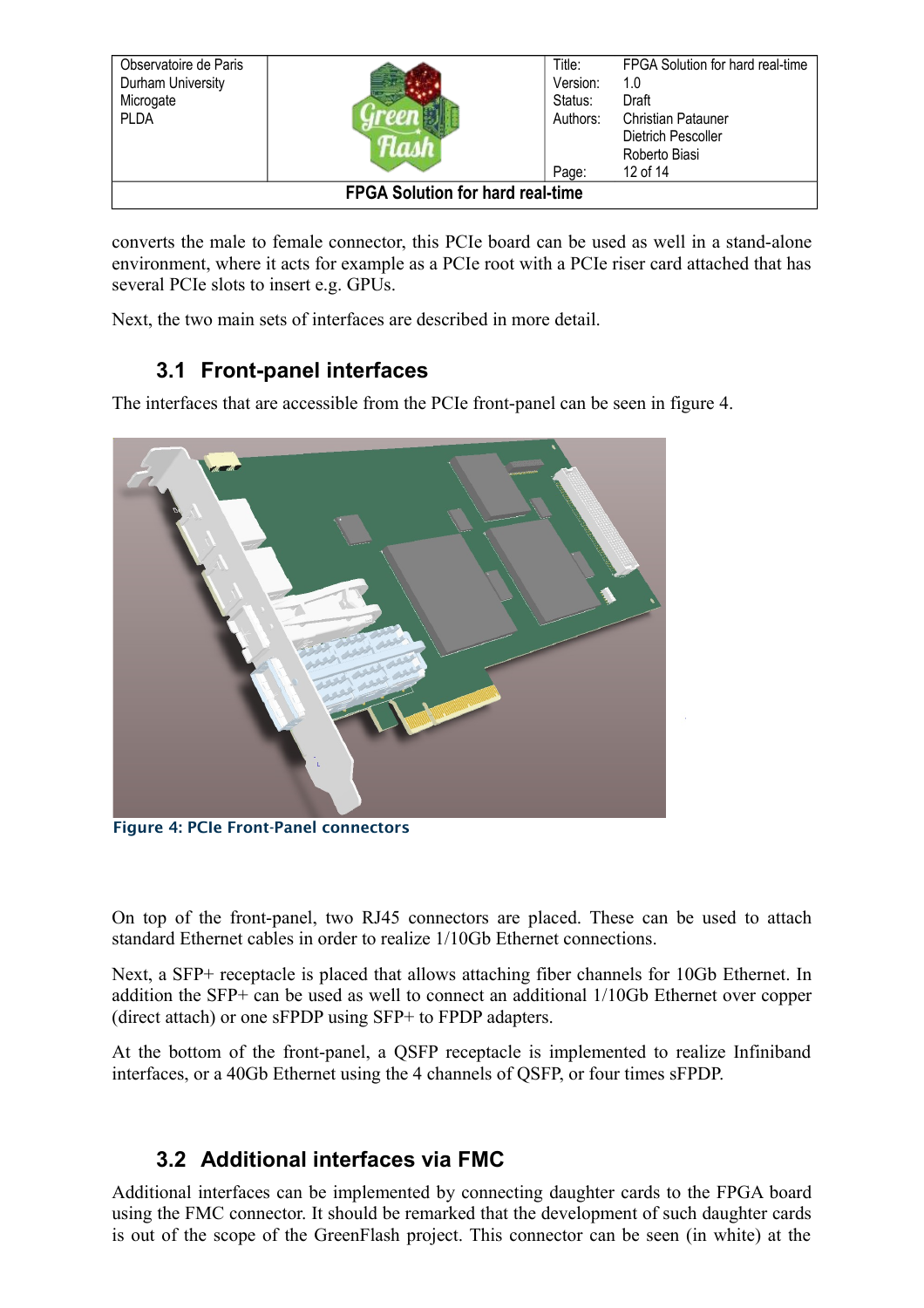| Observatoire de Paris<br>Durham University<br>Microgate<br><b>PLDA</b> |  | Title:<br>Version:<br>Status:<br>Authors: | FPGA Solution for hard real-time<br>1.0<br>Draft<br><b>Christian Patauner</b><br>Dietrich Pescoller |  |  |
|------------------------------------------------------------------------|--|-------------------------------------------|-----------------------------------------------------------------------------------------------------|--|--|
|                                                                        |  | Page:                                     | Roberto Biasi<br>13 of 14                                                                           |  |  |
| <b>FPGA Solution for hard real-time</b>                                |  |                                           |                                                                                                     |  |  |

right end of the board in figure [4.](#page-11-2) The FMC allows to connect a large variety of interconnects to the FPGA by using appropriate daughter cards that contain the desired interfaces. This connector contains 16 transceiver links, 32 LVDS lines that can be used as well as 64 Programmable I/Os and some clock signals. More concrete, this would allow implementing additional 4 QSFP receptacles for example connecting the board via sFPDP to large DMs. For the connection to WFS, CameraLinks, or AIA interfaces can be attached and many more interfaces are possible. For the third scheme, a second FMC connected to the second FPGA can be foreseen to obtain even more interconnection possibilities.

An additional custom light connector is as well foreseen on the board, to attach eventually small interface boards using for example flat cables to expand to additional PCIe frontpanels. Another way to use this small connector is to attach LEDs or user buttons or expose internal signals from the FPGA for test purposes or debugging tasks.

## <span id="page-12-0"></span>**4 Software considerations**

Each of the presented hardware configurations have at least one processor. For the software running on those processors we can see 3 different options:

- No operating system at all, just implement a main loop and various interrupt service routines. This solution has been adopted in the past by Microgate on its own boards. With this solution, a simple and basic interface to the board components has been achieved in a straightforward way. This approach would make sense for an embedded NIOS II processor inside the FPGA. For a more powerful ARM processor this is probably not the right approach.
- MicroC OS. This is a portable, ROMable, scalable, preemptive, real-time deterministic multitasking kernel for microprocessors, microcontrollers and DSPs. MicroC is delivered with complete 100% ANSI C source code and in-depth documentation and runs on the largest number of processor architectures, including NIOS II and ARM processors. It manages up to 250 application tasks including: semaphores, event flags, mutual-exclusion semaphores, message mailboxes and queues, time and timer management, and fixed sized memory block management. This is an interesting solution if some additional features like a TCP/IP stack are required. It is simple to use and can accomplish a variety of real time tasks.
- Finally, the third option is to adopt a Linux OS. While it would be possible to run Linux on an embedded NIOS II processor, this option becomes really interesting when adopting a more powerful ARM processor. With respect to MicroC OS, Linux comes with a variety of drivers and services for networking, file system, web server and so on. If our board shall become a stand-alone system and act as the host, than Linux OS will probably be the better choice. In this scenario, it would initialize other boards on the system, for instance other GPU boards, it would act as the PCIe root complex. For what concerns the specific distribution to be used if we like to remain on a widespread distribution, Debian could be a viable option, giving big flexibility and providing a large selection of development tools and libraries. While Debian supports also the ARM processors, we doubt that it will run out of the box on our